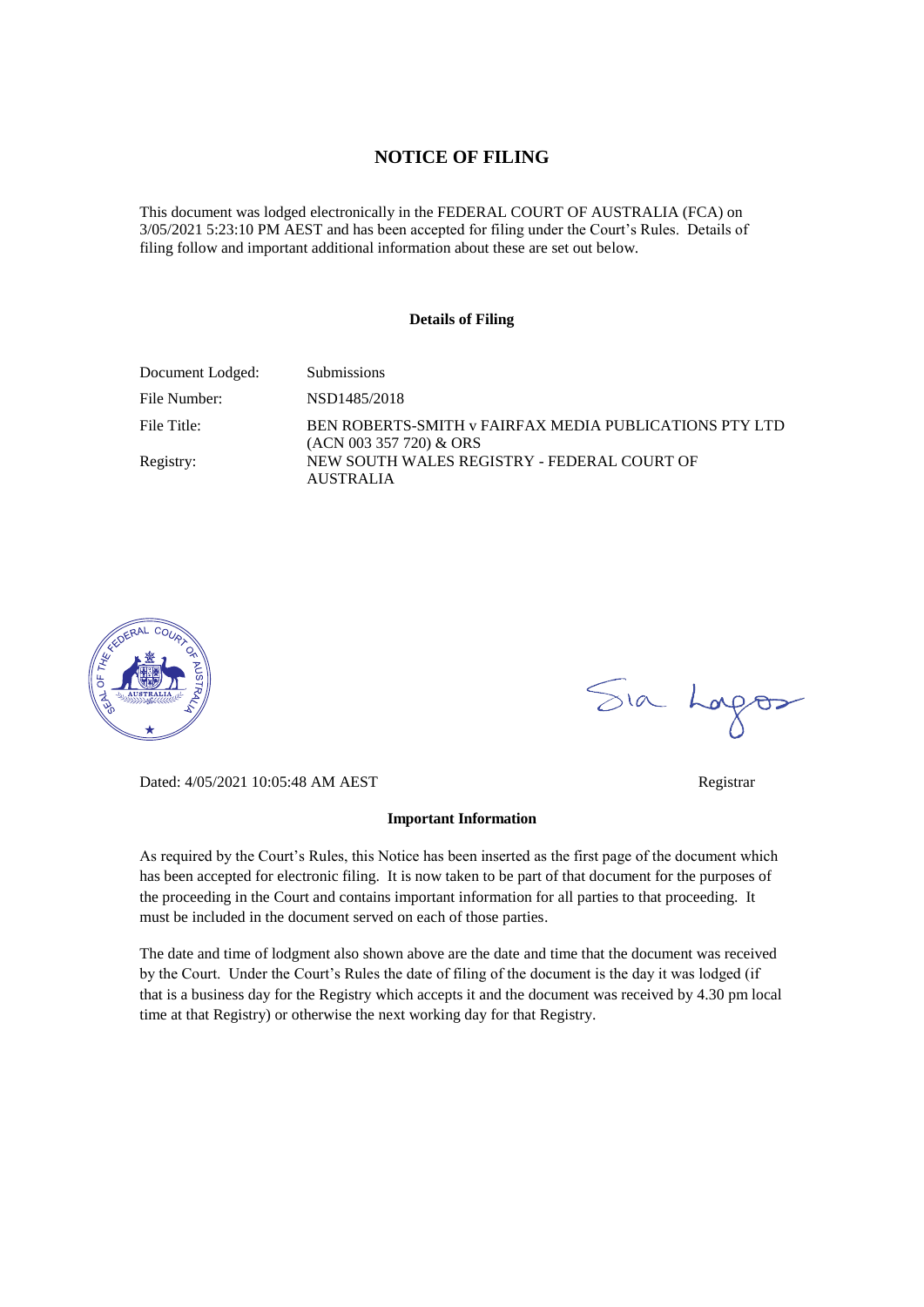

**FEDERAL COURT OF AUSTRALIA DISTRICT REGISTRY: NEW SOUTH WALES DIVISION: GENERAL NSD 1485 OF 2018**

**NSD 1486 OF 2018 NSD 1487 OF 2018**

**BEN ROBERTS-SMITH**

Applicant

#### **FAIRFAX MEDIA PUBLICATIONS PTY LTD (ACN 003 357 720) AND OTHERS Respondents**

## **WRITTEN SUBMISSIONS OF THE COMMISSIONER OF THE AUSTRALIAN FEDERAL POLICE IN RELATION TO PUBLIC INTEREST IMMUNITY**

#### **INTRODUCTION**

- 1. The **Commissioner** of the Australian Federal Police Force (**AFP**) claims public interest immunity (**PII**) in relation to the following documents:
	- (a) documents called for pursuant to a subpoena addressed to him and issued by the Applicant in these proceedings on 12 December 2020 (**the Third AFP Subpoena**);
	- (b) documents that are responsive to eight subpoenas addressed to individual witnesses in the proceedings and issued by the Applicant in these proceedings on 18 December 2020

(together, the **Relevant Documents**).

- 2. The Commissioner's claim is made to protect the integrity of ongoing criminal investigations by the AFP into allegations of war crimes committed by members of the Australian Defence Force (**ADF**), including the applicant, in Afghanistan.
- 3. Given the nature of the AFP's PII claims, and the sensitivity of the Relevant Documents themselves, these submissions are necessarily general. Nevertheless, even expressed at this necessarily general level, the public interest in protecting the integrity of the AFP's

Filed on behalf of the Commissioner of the Australian Federal Police

Prepared by: Evan Evagorou AGS lawyer within the meaning of s 55I of the *Judiciary Act 1903*

Address for Service: The Australian Government Solicitor, Level 34, 600 Bourke Street, Melbourne VIC 3000 evan.evagorou@ags.gov.au

File ref: 20203618

Telephone: 03 9242 1246 Lawyer's Email: evan.evagorou@ags.gov.au Facsimile: 03 9242 1333 DX 50 Melbourne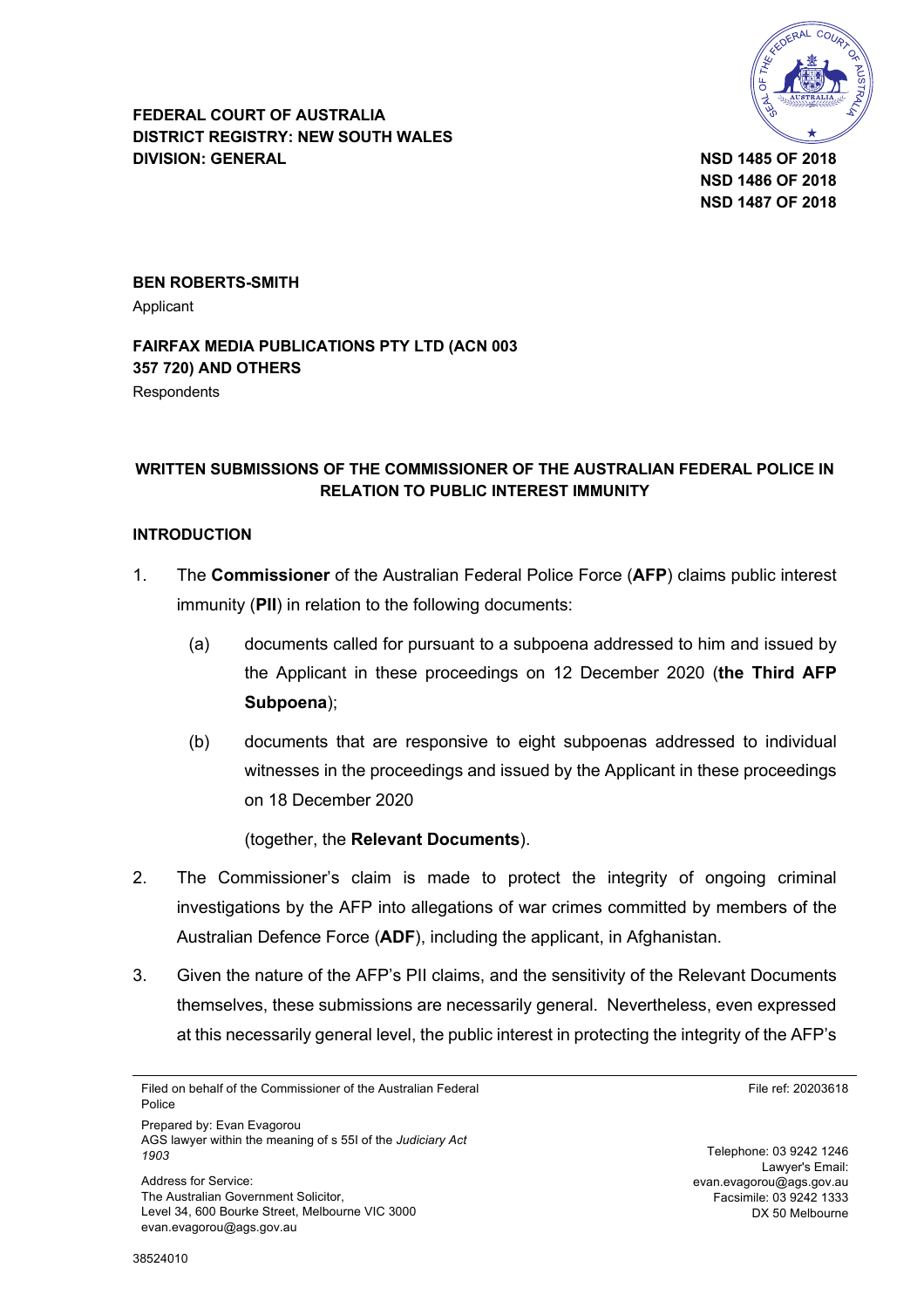ongoing investigations significantly outweighs the public interest (if any) in the disclosure of the documents to the parties in these proceedings, given:

- (a) the seriousness, and significance, of the allegations the subject of the AFP's investigations, and;
- (b) the nature of these proceedings.
- 4. The Commissioner's PII claim should be upheld.

## **EVIDENCE IN SUPPORT OF THE COMMISSIONER'S CLAIM**

- 5. In support of his claim, the Commissioner relies on the following evidence:
	- (a) an open affidavit of Assistant Commissioner Scott Lee, the AFP's Assistant Commissioner, Counter Terrorism and Special Investigations Command, sworn on 3 May 2021 (the **Open Lee Affidavit**); and
	- (b) a confidential affidavit of Assistant Commissioner Lee also sworn on 3 May 2021 (the **Confidential Lee Affidavit**).
- 6. The Open Lee Affidavit has been served on the parties.
- 7. The Confidential Lee Affidavit has been prepared for the Court alone, and has not been served on the parties. In this respect, it is well-established that courts may receive confidential affidavits in support of PII claims (and like applications to protect the disclosure of information).<sup>1</sup> This reflects the Court's obligation to hear and determine such claims and applications in a way that does not defeat the very protection they seek to invoke.
- 8. The Court should afford considerable weight to views expressed by Assistant Commissioner Lee in his affidavits.<sup>2</sup> He is the responsible for the investigations of

<sup>1</sup> *Kamasee v Commonwealth* [2016] VSC 492 at [38]; *Parkin v O'Sullivan* (2009) 260 ALR 503 at [8] and [23]- [30] (and cases cited there); *Young v Quinn* at 488-489; *Arthur Stanley Smith* (1996) 86 A Crim R 308 at 310; *A-G for NSW v Stuart* (1994) 34 NSWLR 667 at 681; *Commonwealth v Northern Land Council and Another*  (1993) 176 CLR 604 (*NLC*) at 620; *Regina v Bebic* (Unreported, 27 May 1982, NSWCA, Samuels JA, Nagle CJ at CL and Cantor J) at 4-5; *Jackson v Wells* (1985) 5 FCR 296 at 307; *R v Fandakis* [2002] NSWCCA 5 at [28] and [48]; *R v Francis* (2004) 145 A Crim R 233 at [12], [14], [21] and [26]; *SBEG v Secretary, Department of Immigration* (2012) 291 ALR 281 at [11]; *Attorney-General (NSW) v Lipton* (2012) 224 A Crim R 177 at [14]- [15]; *BUSB v The Queen* (2011) 80 NSWLR 170) at [15] and [59]; *R v Baladjam & Ors [No 29]* [2008] NSWSC 1452 at [3] and [58]; *Polley v Johnson* [2013] NSWSC 543; *Gypsy Jokers Inc v Commissioner of Police (WA)* (2008) 234 CLR 532 at 595 [180]; *Attorney-General for NSW v Nationwide News Pty Ltd* (2007) 73 NSWLR 635 at [11] and [42]-[43]; *P v D1* (2010) 202 A Crim R 40 at [24].

<sup>2</sup> *Sankey v Whitlam* (1978) 142 CLR 1 at 43-44, 59-60; *Alister v R* (1983-84) 154 CLR 404 at 435.9, 455.5; *Church of Scientology v Woodward* (1982) 154 CLR 25 at 59.9; *A v Hayden* (1984) 156 CLR 532 at 560.2, 576.7; *Young v Quinn* (1985) 4 FCR 483 at 489-490; *R v Lodhi* (2006) 163 A Crim R 508 at [31]-[32]; *Commonwealth v Northern Land Council* (1991) 30 FCR 1 at 38; *State of NSW v Ryan* (1998) 101 LGERA 246 at 252; *Plaintiff B60/2012 v Minister for Foreign Affairs* [2013] FCA 1303 at [11]-[12] (citing *Parkin v O'Sullivan* (2009) 260 ALR 503 at [30] and *Leghaei v Director-General of Security* (2007) 241 ALR 141 at [56]- [58]).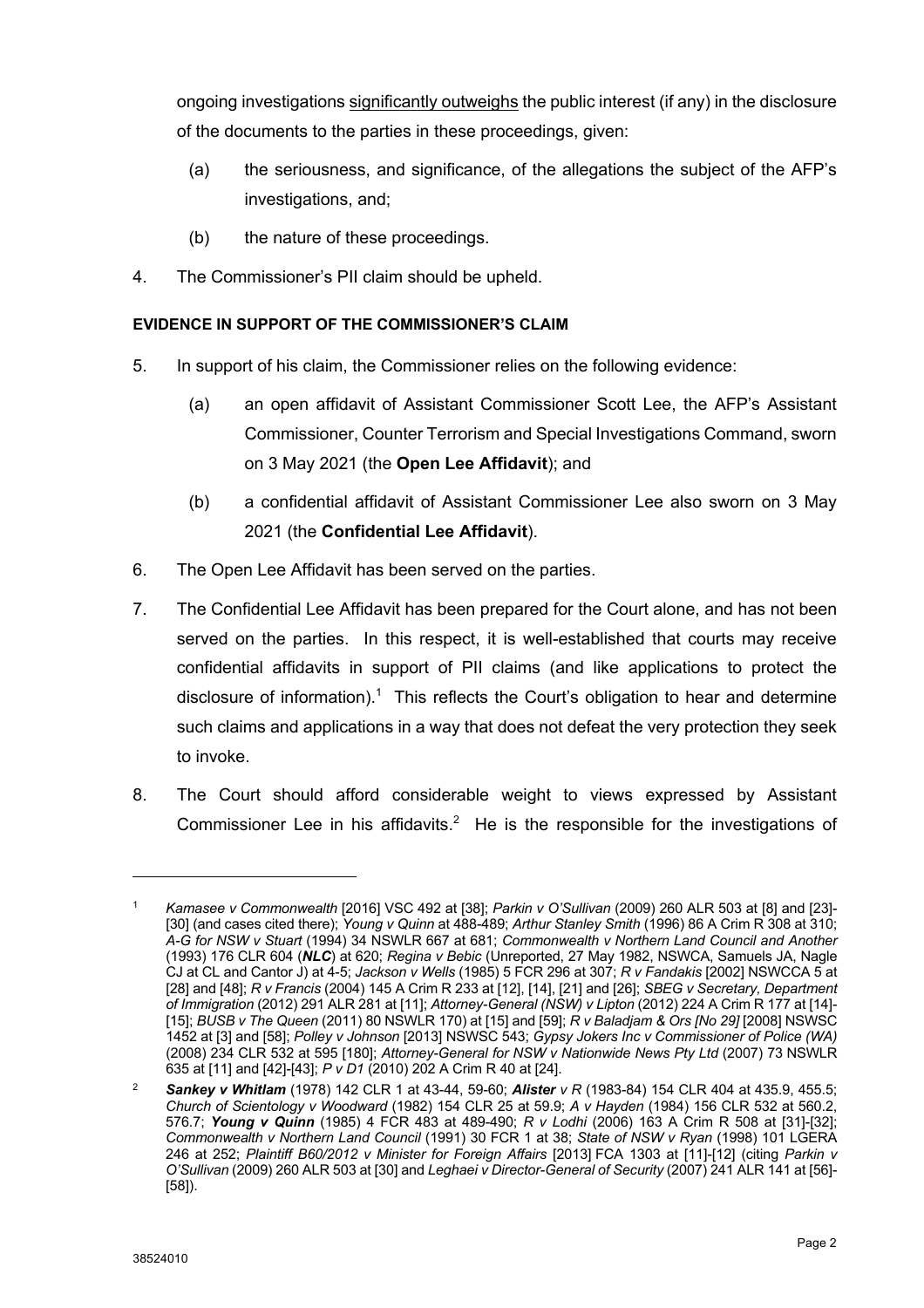domestic and international terrorist activity, espionage and foreign interference, and special investigations, which includes, relevantly, the investigation of alleged war crimes.3

- 9. When weighing the strength and persuasiveness of Assistant Commissioner Lee's affidavits, the Court should take into account the following factors:
	- (a) the need to give due weight and proper respect to the deponent's reasons for claiming PII; 4
	- (b) the seniority and standing of the deponent; $5$
	- (c) the importance of the public interests sought to be protected by the claim; $6$
	- (d) whether those issues are wholly within the competence of a court to evaluate;<sup>7</sup>
	- (e) whether the call for production takes place in criminal or civil proceedings; and
	- (f) the importance of the subject documents to the issues in the proceedings.
- 10. Those factors lend significant support to the Commissioner's PII claims.
- 11. A party is not ordinarily entitled to cross-examine the deponent in an affidavit in support of a claim of PII. An application for leave to conduct such a cross-examination should be refused or, alternatively, should only be allowed in very rare or exceptional cases. $8$ The Commissioner's PII claims in the present proceedings are not rare or exceptional.

#### **RELEVANT PRINCIPLES**

## **a. The legal regime under which to decide the PII claims**

- 12. The Commissioner's PII claims are a *separate lis* from the substantive proceedings. 9
- 13. The usual starting point is to consider whether the claim for immunity falls to be determined by reference to:
	- (a) the *Evidence Act 1995* (Cth) (the **Commonwealth Evidence Act**); or

- <sup>4</sup> *Sankey v Whitlam* at 45-46.
- <sup>5</sup> *Young v Quin* at 489.
- <sup>6</sup> *NLC* at 618-619.

<sup>3</sup> Open Lee Affidavit, [7].

<sup>7</sup> *Alister v R* at 435.9, 455.5. See also *Church of Scientology v Woodward* (1982) 154 CLR 25 at 38; *R v Lodhi* [2006] NSWSC 596 at [32], [51], [58-59].

<sup>8</sup> See eg, *Attorney-General (NSW) v Stuart* (1994) 34 NSWLR 667 at 681; *Young v Quin* at 485, 488-489 and 495; *Kamasee v Commonwealth* [2016] VSC 438 at [23].

<sup>9</sup> *Commissioner of Police, New South Wales v Guo* [2016] FCAFC 62 at [79], citing *Young v Quin* at 485-486.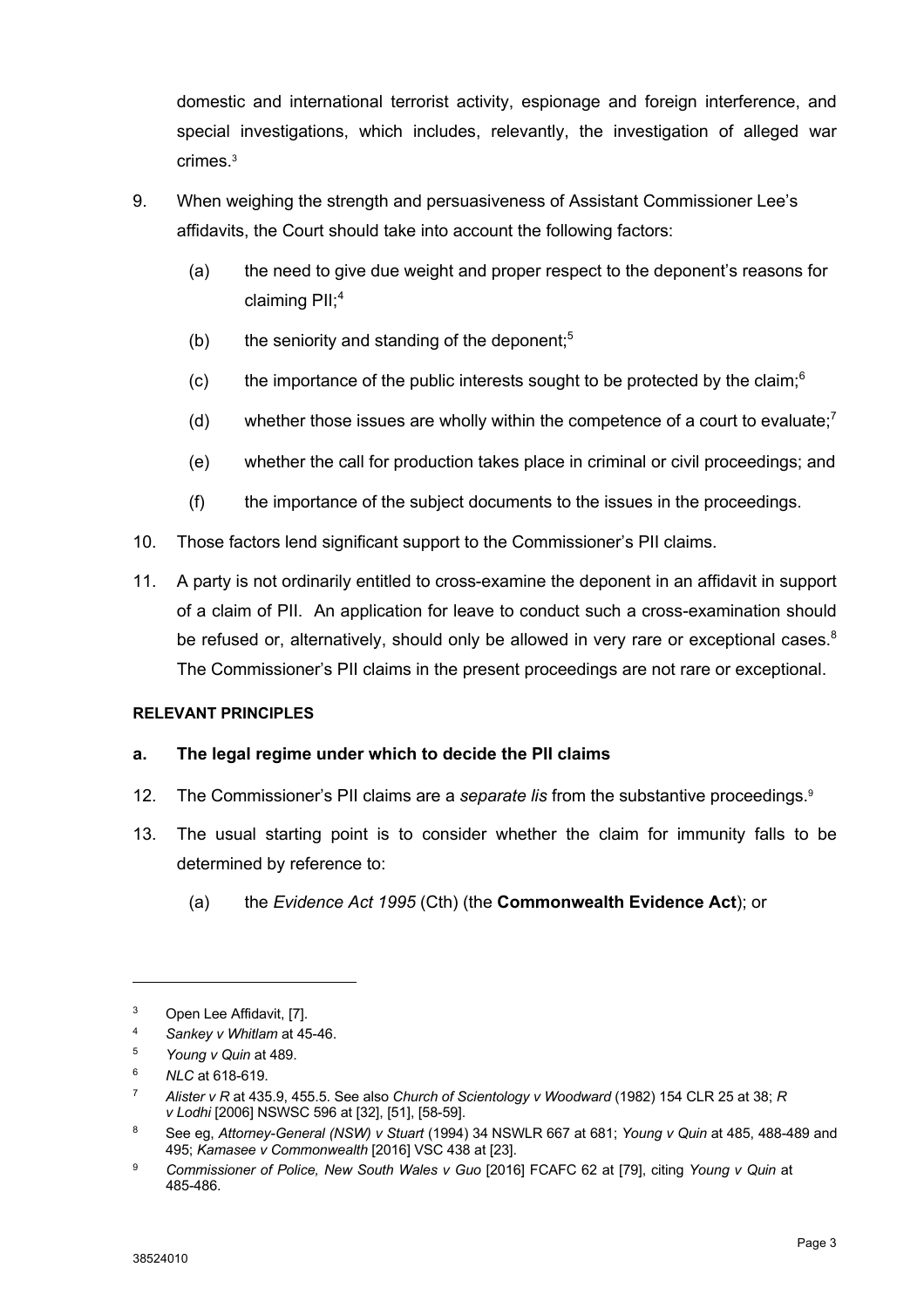- (b) the common law: *State of New South Wales v Public Transport Ticketing Corporation* [2011] NSWCA 60 (*PTTC*) at [24].
- 14. Unlike s 131A of the *Evidence Act 1995* (NSW), which operates to extend the operation of s 130 of that Act to pre-trial 'disclosure requirements' such as subpoenas, the Commonwealth Evidence Act does not extend the operation of s 130 in the same way. Accordingly, the common law applies to the claim.
- 15. Of course, in any event, there is now little practical difference between the common law and s 130 of the Evidence Act.<sup>10</sup>

# **b. The Court's task when deciding the claim**

- 16. When a claim for PII is made, the Court must embark upon a three stage process.<sup>11</sup> It must:
	- (a) determine whether there is a public interest in the non-disclosure of the information in question;
	- (b) determine whether there is a public interest in the disclosure of the information in question; and
	- (c) balance, or weigh, the public interest in disclosure against the public interest in non-disclosure, in order to decide whether or not the information should be admitted into evidence (**the Balancing Exercise**). 12

## *The balancing exercise*

17. The Balancing Exercise can only be taken when it appears that both aspects of the public interest require consideration by the Court. The High Court explained this approach to the balancing exercise in *Alister v R* (1983-84) 154 CLR 404 at 412:

> [T]he balancing exercise … can only be taken when it appears that both aspects of the public interest do require consideration - i.e., when it appears, on the one hand, that damage would be done to the public interest by producing the documents sought or documents of that class, and, on the other hand, that there are or are likely to be documents which contain material evidence. The court can then consider the nature of the injury which the nation or the public service would be likely to suffer, and the evidentiary value and importance of the documents in the particular litigation.<sup>13</sup>

<sup>10</sup> *PTTC* at [42]; *Ryan v Victoria* [2015] VSCA 353 at [58]; *Eastman v The Queen* (1997) 76 FCR 9 at 65*.*

<sup>11</sup> On occasion, the first two of three stages are combined: see, eg, *PTTC* at [42].

<sup>12</sup> *Sankey v Whitlam* at 38-39; *Alister* at 412 and 434; *NLC* at 616-617.

<sup>13</sup> *Alister* at 412. See also *Tatts Group Limited v State of Victoria* [2013] VSC 301 at [33]; *Carol Ann Matthews v SPI Electricity Pty Ltd* [2014] VSC 65 at [24(k)].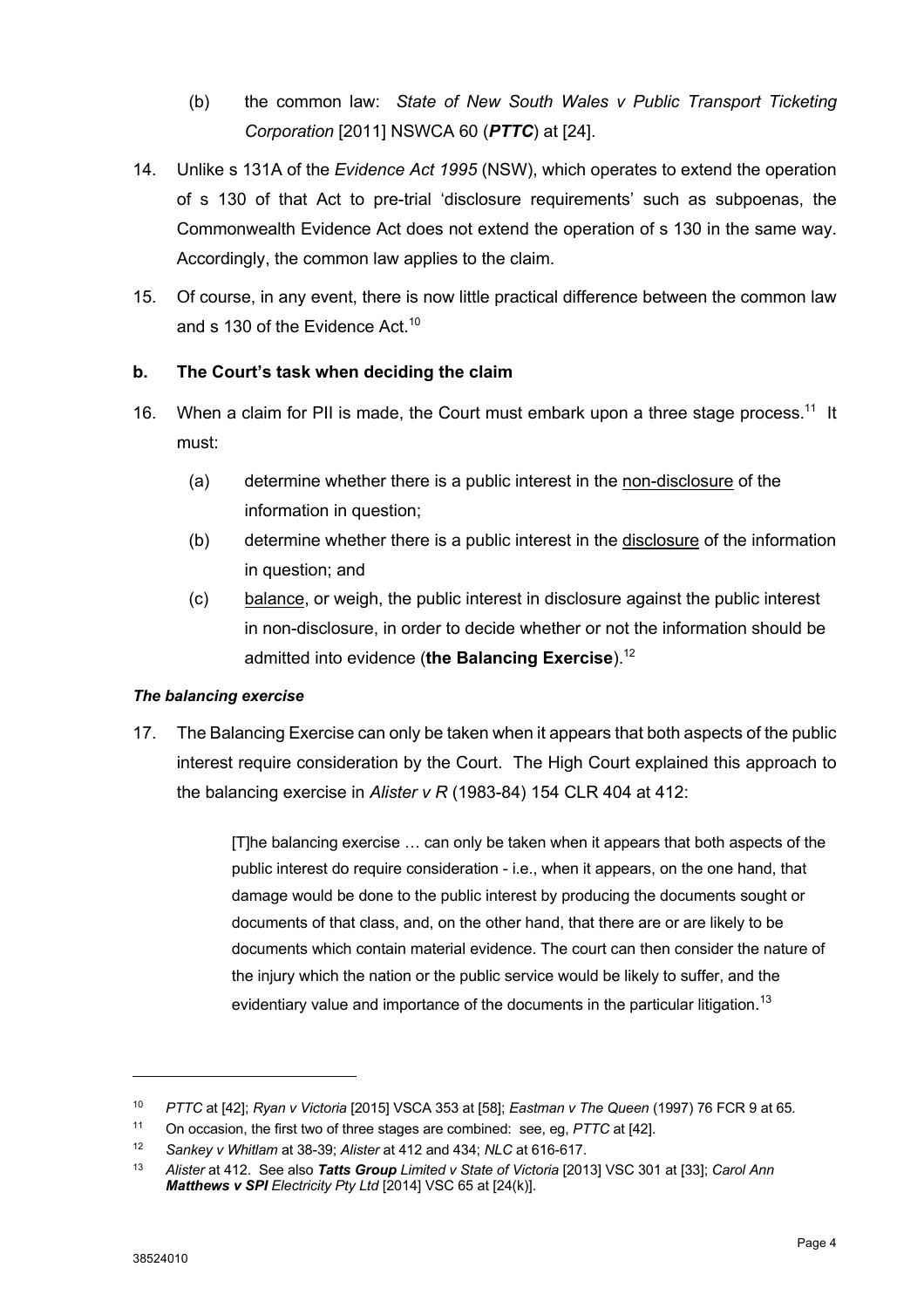- 18. While a balancing exercise is required in the third stage, that does not mean the scales begin evenly balanced. On the contrary, it is clear that in respect of many kinds of documents the scales begin heavily tilted in favour of non-disclosure.<sup>14</sup> This is one such case.
- 19. When considering the documents in the context of the particular litigation, relevance to the proceedings is of itself insufficient. The documents must have an important bearing upon the ultimate decision on the relevant questions.<sup>15</sup>
- 20. In adjudicating PII claims, courts have long-recognised that a fair trial does not mean a perfect trial.<sup>16</sup> Rather, the legal right to a fair trial, truly stated, 'is a right to a trial as fair as the courts can make it'.<sup>17</sup> As noted by Gibbs CJ, Wilson, Brennan and Dawson JJ in *Alister* at 469:

The disposal of any point in litigation, without the fullest argument on behalf of the parties, is a course to which every court reacts adversely, however untenable the point in issue may first appear, and however unlikely it is that argument will assist it. The present case evokes the same reaction. But it is the inevitable result when privilege is rightly claimed …

- 21. The 'fairness of trial' principle involves fairness not only to the parties to proceedings but also to other persons whose interests may be materially affected.<sup>18</sup> It is only if a 'strong case has been made out for the production of the documents, and the court concludes that the disclosure would not really be detrimental to the public interest, an order for production will be made'.<sup>19</sup> A Court will be slow to order production of documents the disclosure of which would be injurious to the public interest in litigation 'seeking to vindicate private rights'.20
- 22. It is not necessary to establish that harm to the public interest will arise from disclosure, as a matter of probability. Rather, the proper test is whether harm to the public interest

<sup>14</sup> *NLC* at 618, noting that 'where it is established that a document belongs to a class which attracts immunity, a court will lean initially against ordering disclosure'.

<sup>15</sup> *Tatts Group* at [33], *Matthews v SPI* at [24(k)]; *Krew v Federal Commissioner of Taxation* (1971) 2 ATR 230 at 232.

<sup>16</sup> *R v Ngo* [2003] NSWCCA 82 at [99], citing *Jarvie*, and the High Court cases of *Jago* v *District Court of NSW* (1989) 168 CLR 23 and *Dietrich v The Queen* (1992) 177 CLR 292*.*

<sup>17</sup> *Jago v District Court* (1989) 168 CLR 23 at 49.

<sup>18</sup> *R v Ngo* [2003] NSWCCA 82 at [78].

<sup>19</sup> *Sankey v Whitlam* at 43.

<sup>20</sup> *NLC* at 619.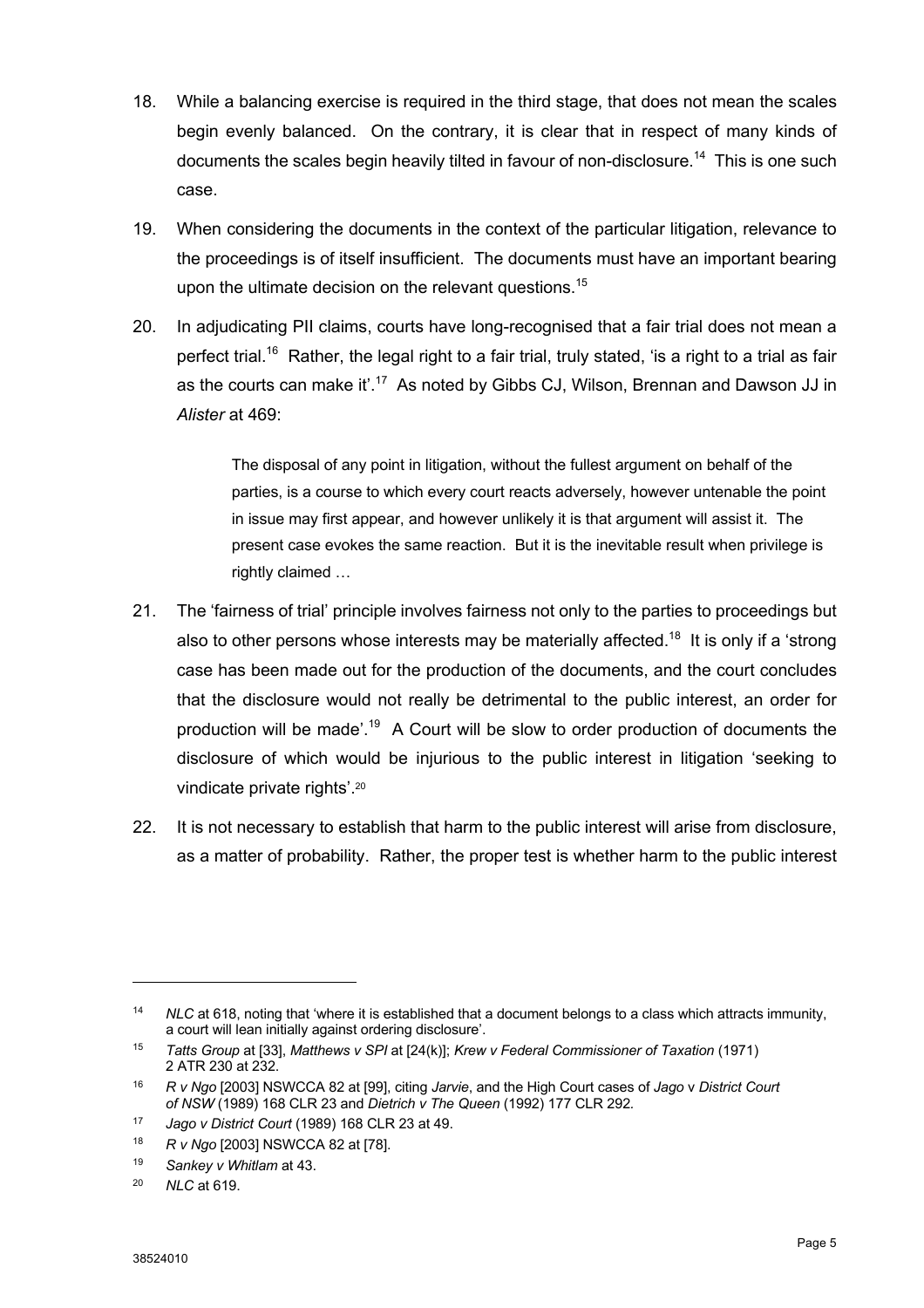could arise (as a matter of real possibility). This is because the incurring of a real risk of harm is itself injurious to the public interest. $21$ 

## **c. Inspection of documents the subject of an immunity claim**

23. When a claim for PII is made, the court may inspect the documents in question if it is necessary to do so in order to rule upon the claims.<sup>22</sup> There remains some controversy in relation to the circumstances in which inspection may take place. $^{23}$  Nevertheless, to assist the Court in determining the Commissioner's PII claim, the documents that are the subject of the Commissioner's PII claim with respect to the Third AFP Subpoena have been confidentially annexed at SL-1 to the Confidential Lee Affidavit.

## **d. Full opportunity to be heard**

- 24. The Court is duty bound to give the Commissioner an opportunity to intervene and be heard fully, including through the provision of affidavit material, before ruling against the Commissioner. This may involve providing further affidavit material if it is necessary to fully explain the Commissioner's PII claims.<sup>24</sup>
- 25. If the Court is not satisfied that there is a sufficient basis to uphold the Commissioner's PII claim based on the content of the Open Lee Affidavit and the Confidential Lee Affidavit, the Commissioner seeks the opportunity to provide further affidavit evidence to the Court in support of his claim.

## **THE COMMISSIONER'S PII CLAIM**

- 26. The Commissioner's PII claim is made on the basis that the disclosure of the Relevant Documents would prejudice the AFP's ongoing criminal investigations.
- 27. Disclosure of the Relevant Documents would be contrary to the public interest because it would disclose information that would:
	- (a) prejudice the availability of reliable witness evidence; $25$

<sup>21</sup> See *Conway v Rimmer* [1968] AC 910 at 940, referred to with approval in *Sankey v Whitlam* at 39.2; *Rogers v Home Secretary* [1973] AC 388 at 410E-F; *Alfred Crompton Amusement Machines Ltd v Customs and Excise Commissioners* (No 2) [1974] AC 405 at 434F; *Burmah Oil Co Ltd v Bank of England* [1980] AC 1090 at 1143; *The Australian Statistician v Leighton Contractors Pty Ltd* (2008) 36 WAR 83 at [46].

<sup>22</sup> *A-G for NSW v Stuart* (1994) 34 NSWLR 667 at 672; *Alister* at 416 and 453-4.

<sup>23</sup> *Lanyon Pty Ltd v Commonwealth* (1974) 129 CLR 650 at 653; *Murrumbidgee Ground-Water Preservation Association v Minister for Natural Resources* [2003] NSWLEC 322 at [19].

<sup>24</sup> See also *Attorney-General (NSW) v Stuart* (1994) 34 NSWLR 667 at 681E.

<sup>25</sup> Open Lee Affidavit, [22.1].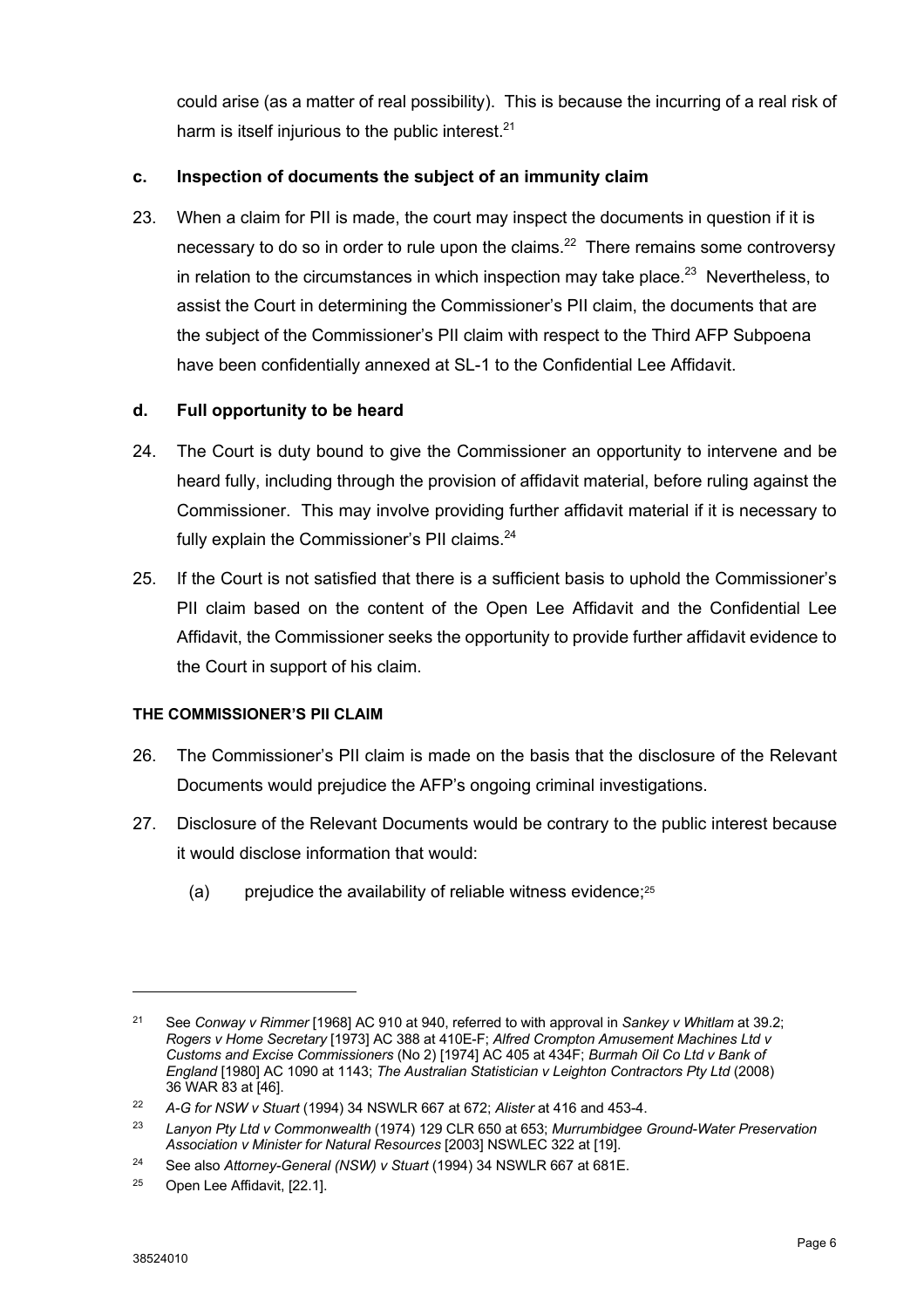- (b) reveal details of evidence and lines of enquiry currently being explored during the AFP's investigative proceed;<sup>26</sup> and
- (c) risk evidence contamination which cannot be eliminated by the orders currently made in the proceedings pursuant to the *National Security Information (Criminal and Civil Proceedings) Act 2004* (the **NSI Act**)*.27*
- 28. In addition, Assistant Commissioner Lee has identified additional likely consequences of disclosure in the Confidential Lee Affidavit that would also be contrary to the public interest. For the reasons apparent in that affidavit, those consequences cannot be discussed in any detail in these open submissions.
- 29. The Commissioner submits the following general principles will assist the Court in adjudicating the claims.

# **a. The need to protect an important public interest**

- 30. The PII claims are not made to prevent the applicant, or the respondents for that matter, from accessing material. The Commissioner does not make the PII claims lightly. They are made to protect an important public interest; that is, maintaining the effectiveness of ongoing investigations in serious, significant, alleged offences against the laws of the Commonwealth.28
- 31. It is well-recognised that a PII claim cannot be waived.<sup>29</sup> Indeed, public officials and former public officials, including current or former members of the ADF in the present proceedings, cannot conduct themselves so as to preclude a court upholding a soundly-based PII claim.

## **b. The significance of protecting an ongoing criminal investigation**

32. Courts have consistently recognised that a high-premium attaches to the protection of sensitive police methodologies, capabilities, policies and procedures to ensure the ongoing supply of relevant information.<sup>30</sup> The rationale for such protection is to ensure

<sup>26</sup> Open Lee Affidavit, [22.2].

<sup>27</sup> Open Lee Affidavit, [22.3].

<sup>28</sup> Open Lee Affidavit, [16].

<sup>29</sup> *DPP Reference Under Section 693A of the Criminal Code Re Y and Others* (1998) 100 A Crim R 166 at 174.

<sup>30</sup> *A-G (NSW) v Stuart* (1994) 34 NSWLR 667 at 675, 680-681. See also, *Ryan v Victoria* [2015] VSCA 353 at [56]; *Collard v Western Australia (No 3)* [2013] WASC 70 at [13]; *Commissioner of Police New South Wales v Nationwide News Pty Ltd* (2007) 70 NSWLR 643 at 648 [35]; *Western Australia v Christie* (2005) 30 WAR 514 at 522-523; *Marsden v Amalgamated Television Services Pty Limited* [1999] NSWSC 212 at [160]; *Seymour v Price* [1998] FCA 1224; *Eastman v The Queen* (1997) (1997) 76 FCR 9 at 65; *Beneficial Finance Corporation Ltd v Commissioner of the Australian Federal Police* (1991) 31 FCR 523 at 527-528; *Conway v Rimmer* [1968] AC 910 at 953-954.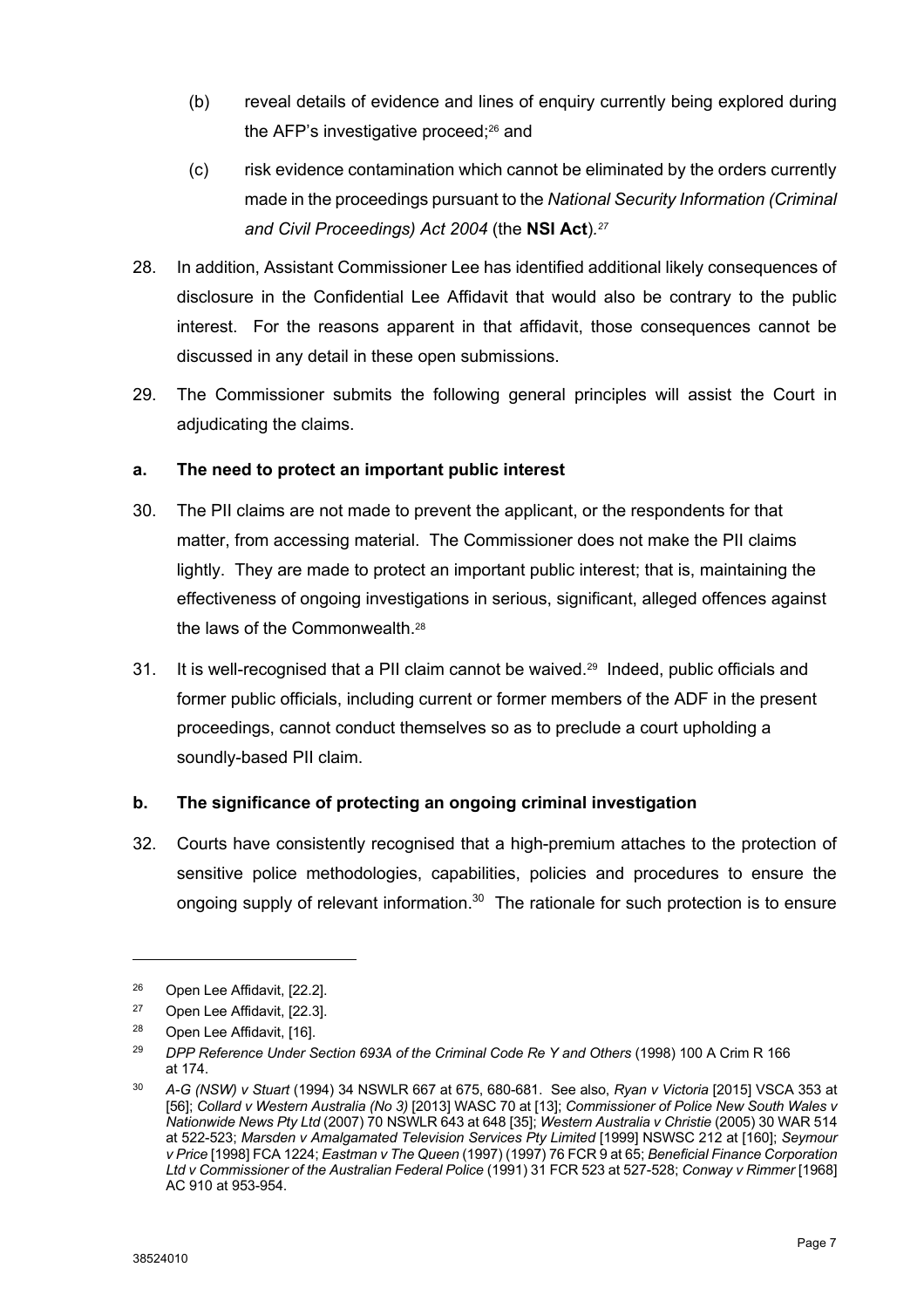that crime can be effectively investigated and prosecuted. Unless protection is provided the administration of justice will be compromised. $31$ 

33. As Hunt CJ at CL observed in *Attorney-General (NSW) v Stuart* (1994) 34 NSWLR 667 at  $675$ 

> As another part of that broader public interest, it is essential that nothing used by police in their pursuit of criminals should be disclosed which may give any useful information concerning continuing inquiries to those who organise criminal activities: *Conway v Rimmer* (at 953-954); or which may impede or frustrate the police in that pursuit: *ibid* (at 972); or which may reveal matters to the prejudice of future police activities: *Young v Quin* (1985) 4 FCR 483 at 492; 59 ALR 225 at 234; *Beneficial Finance Corporation Ltd v Commissioner of Australian Federal Police* (1991) 52 A Crim R 423 at 436-437; and on appeal (1991) 31 FCR 523 at 527-528; 103 ALR 167 at 172; 58 A Crim R 1 at 5.

- 34. In this respect, Courts have also repeatedly emphasised the special importance which attaches to protection of confidential sources of information to law enforcement.<sup>32</sup> That expression, 'confidential sources of information to law enforcement', can include, obviously, a variety of sources such as technological capabilities, liaison relationships with foreign law enforcement agencies, and human sources.
- 35. In the context of human sources, or informers, in *Attorney-General (NSW) v Lipton* [2012] NSWCCA 156 at [38], Basten JA stated:

In practice, informers fall into different categories, as do the threats attendant upon disclosure. Each case must depend, to a certain extent, upon its own facts, although the importance of maintaining trust in the ability of a police force to offer protection to informers is a consideration of general application.

36. When assessing the risk of harm to the safety of persons who are informers, courts apply a 'calculus of risk approach'. Adamson J described this approach in *R v Khayat (No 2)* [2019] NSWSC 1315 at [20], as follows:

> The calculus of risk approach requires the court to consider the nature, imminence and degree of likelihood of harm occurring to the relevant person or persons. If the prospective harm is very severe, as in the present case, it may more readily be concluded that the order is necessary even if the risk does not rise beyond a mere possibility. The calculus of risk approach has been endorsed in *AB (A Pseudonym) v CD (A Pseudonym)* [2019] HCA 6 at [14] (Nettle J); *AB (A Pseudonym) v R (No 3)*

<sup>31</sup> *O'Shane v Burwood Local Court (NSW)* [2007] NSWSC 1300 at [42].

<sup>32</sup> See eg, *Jarvie v The Magistrates Court of Victoria* [1995] 1 VR 84 at 88, *Arthur Stanley Smith* (1996) 86 A Crim R 308 at 311, *Savvas* (1989) 43 A Crim R 331 at 336-7, *Attorney-General (NSW) v Lipton*  [2012] NSWCCA 156 at [38].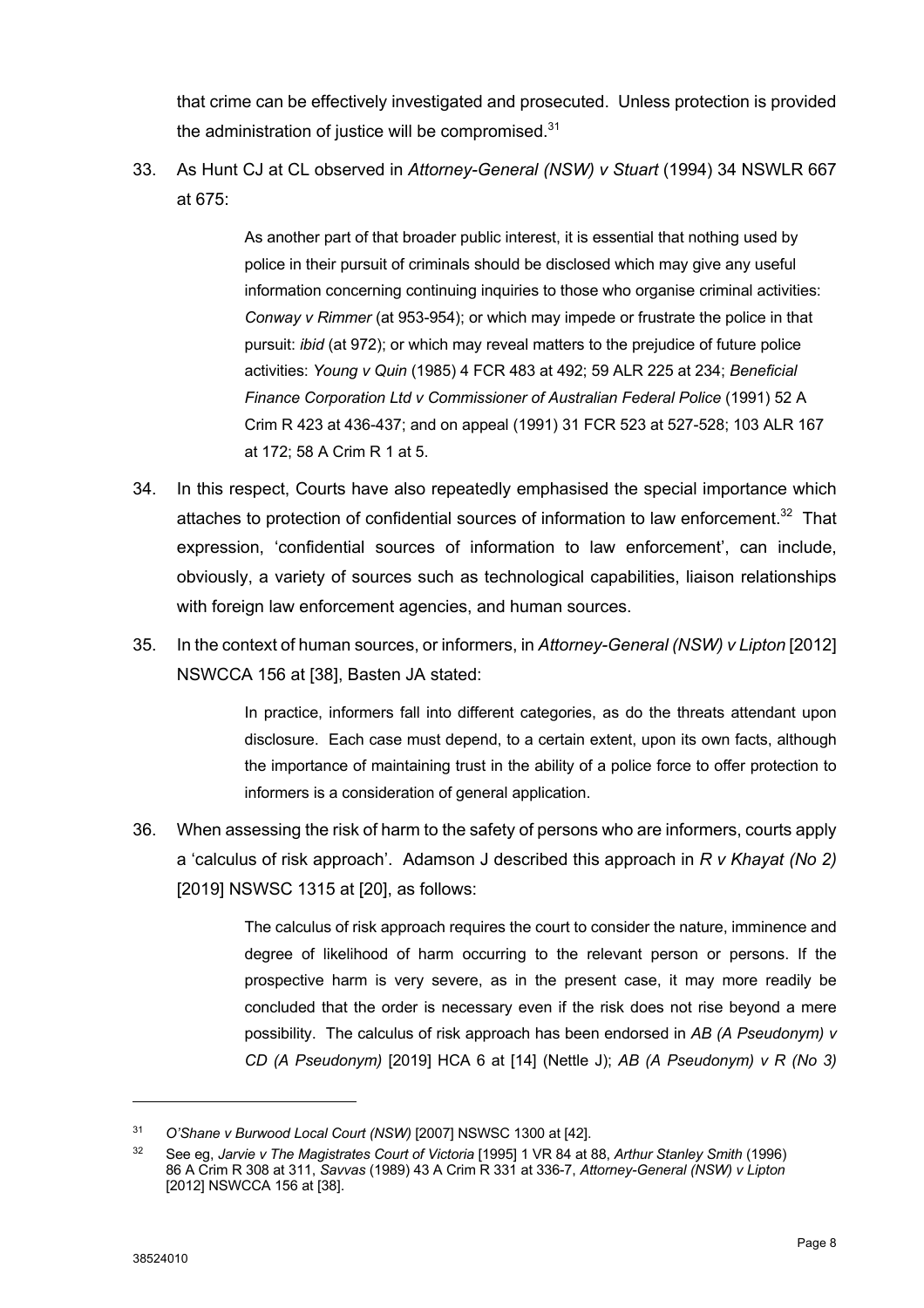[2019] NSWCCA 46 at [56]- [58] (Hoeben CJ at CL, Price and Adamson JJ); *Hamzy v R* [2013] NSWCCA 156 at [60] (Harrison J) and *Roberts-Smith v Fairfax Media Publications Pty Ltd* [2019] FCA 36 at [16]- [17] (Besanko J).

#### *The ongoing criminal investigation that is subject to the Commissioner's PII claim*

- 37. The Confidential Lee Affidavit outlines, with considerable specificity, the considerations which may impede or frustrate the AFP's ongoing investigations into war crimes allegedly committed by ADF members in Afghanistan. It should not, necessarily, be assumed that it is only the Applicant's alleged conduct which is, or is to be, the subject of investigation, particularly having regard to the creation of the Office of the Special Investigator.
- 38. By corollary, the Commissioner's PII claims ought not to be rejected because of the absence of any open detail about the nature and current status of those investigations, because disclosure of those details would necessarily result in the ventilation of some of the very information for which PII is claimed. $33$
- 39. There are two reasons why such an approach is necessary in the circumstances of an ongoing police investigation:
	- (a) disclosure of details about the nature and current status of the AFP's investigations will create an opportunity of individuals to conduct 'mosaic analysis' cannot be underestimated;<sup>34</sup> and
	- (b) the official confirmation or endorsement, or positive denial, of matters which have previously been the subject of speculation or guess work only, may itself be harmful.

## **c. The defamation proceedings concern the enforcement of private rights**

40. It is significant the present proceedings concern private rights. While the enforcement of the Applicant's private rights is of considerable importance to him, in civil cases, it will only be where exceptional circumstances give rise to a significant likelihood that the interest of a litigant seeking to vindicate private rights outweighs the very high public interest, in this case, of the proper functioning of the AFP's in its investigation of serious criminal offences.35

<sup>33</sup> *Attorney-General (NSW) v Stuart* (1994) 34 NSWLR 667 at 681.

<sup>34</sup> See *Church of Scientology v Woodward and Others* (1982) 154 CLR 25 at 51.7; *Traljesic v Attorney-General (Cth)* (2006) 150 FCR 199 at [23]; *Watson v AWB Ltd (No 2)* (2009) 259 ALR 524 at [32]; *Australian Securities and Investments Commission v P Dawson Nominees Pty Ltd (No 5)* [2010] FCA 232 at [11]-[12] and *Australian Securities and Investments Commission v P Dawson Nominees Pty Ltd* [2009] FCAFC 183 at [56]-[63].

<sup>35</sup> *NLC* at 618-619; *Matthews v SPI* at [24(l)]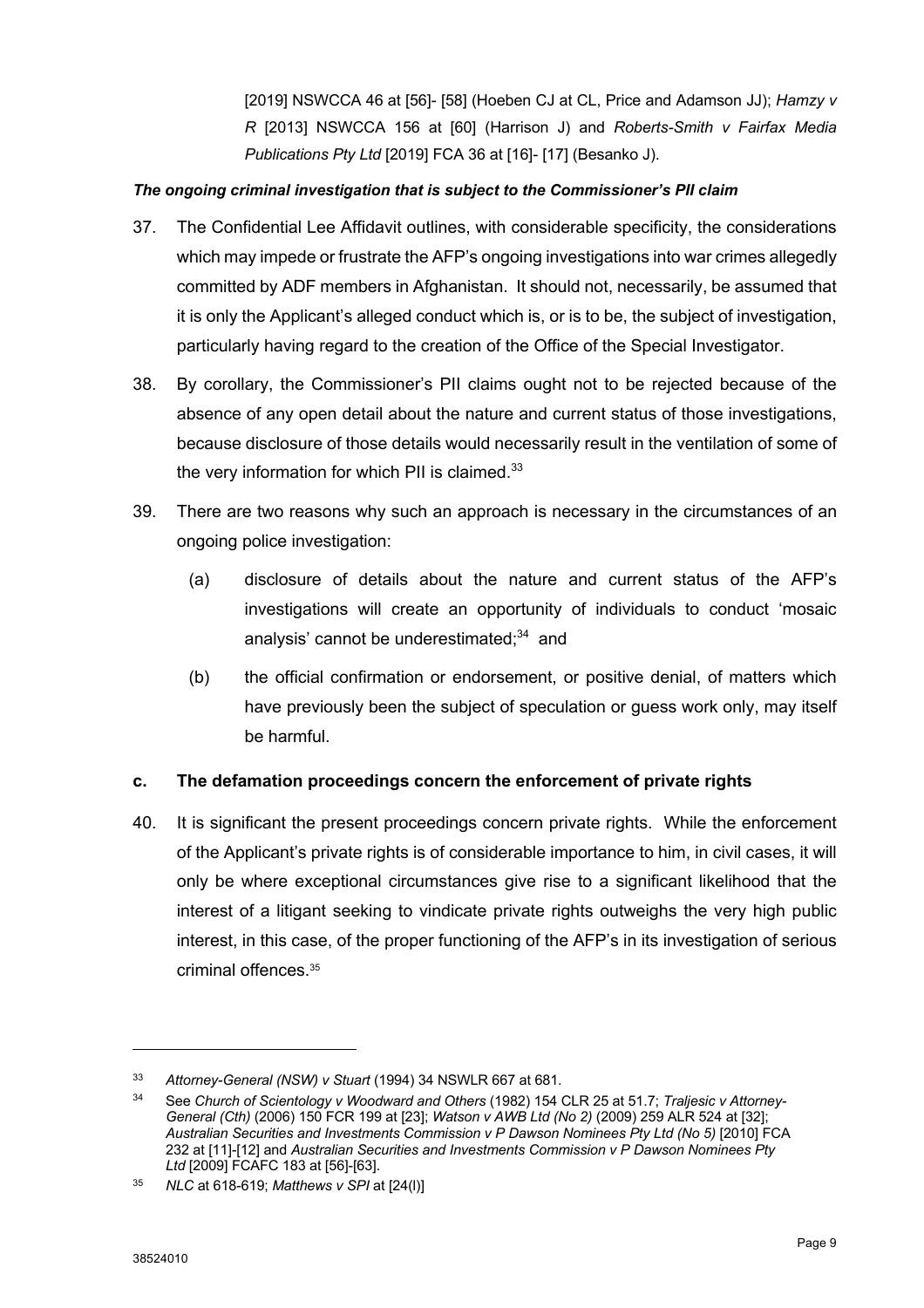41. Of course, the position in criminal proceedings may be different where, for example, the documents sought by a subpoenas concerning a police investigation in a prosecution arising from the investigation. This is not such a case.

#### **d. The importance of the documents in the proceedings**

- 42. When considering a PII claim, in order for the public interest in the administration of justice to arise in the balancing exercise , the Court must consider the importance of the documents in the proceedings, and be satisfied that the documents must contain material evidence. Relevance to the proceedings is of itself insufficient.<sup>36</sup>
- 43. In practice, this will require the Applicant to explain to the Court the forensic purpose for which the subpoenaed material is sought and the likely significance of the evidence to his case. If the Applicant cannot point to a real or substantial public interest in admitting the information into evidence, then the balancing exercise is likely to be little more than a formality.

#### **e. The risk of harm cannot be ameliorated by other means**

- 44. Assistant Commissioner Lee has considered whether the risk of harm as a consequence of disclosure of the Relevant Documents could be ameliorated by any one of the following alternatives: further orders made under the NSI Act, and nonpublication and/or non-disclosure orders.
- 45. For the reasons identified in the Confidential Lee Affidavit, Assistant Commissioner Lee is of the view that any such order would not sufficiently ameliorate the real risk of harm as a consequence of disclosure of the Relevant Documents.
- 46. The Commissioner's PII claim cannot be waived (see paragraph 31 above). It is the only mechanism by which the public interest in protecting the AFP's ongoing criminal investigation may be preserved and protected in the present case. Accordingly, the claim should be upheld.

#### **CONCLUSION**

- 47. Assistant Commissioner Lee has identified, with considerable specificity, the harm that would result from disclosure of the PII Information in his confidential affidavit.
- 48. Assistant Commissioner Lee's evidence is well-reasoned and compelling. The potential for prejudice to the public interest that may result from disclosure of the Relevant Documents is self-evident and significant.

<sup>36</sup> *Matthews v SPI* at [24(k)]; *Krew v Federal Commissioner of Taxation* (1971) 2 ATR 230 at 232